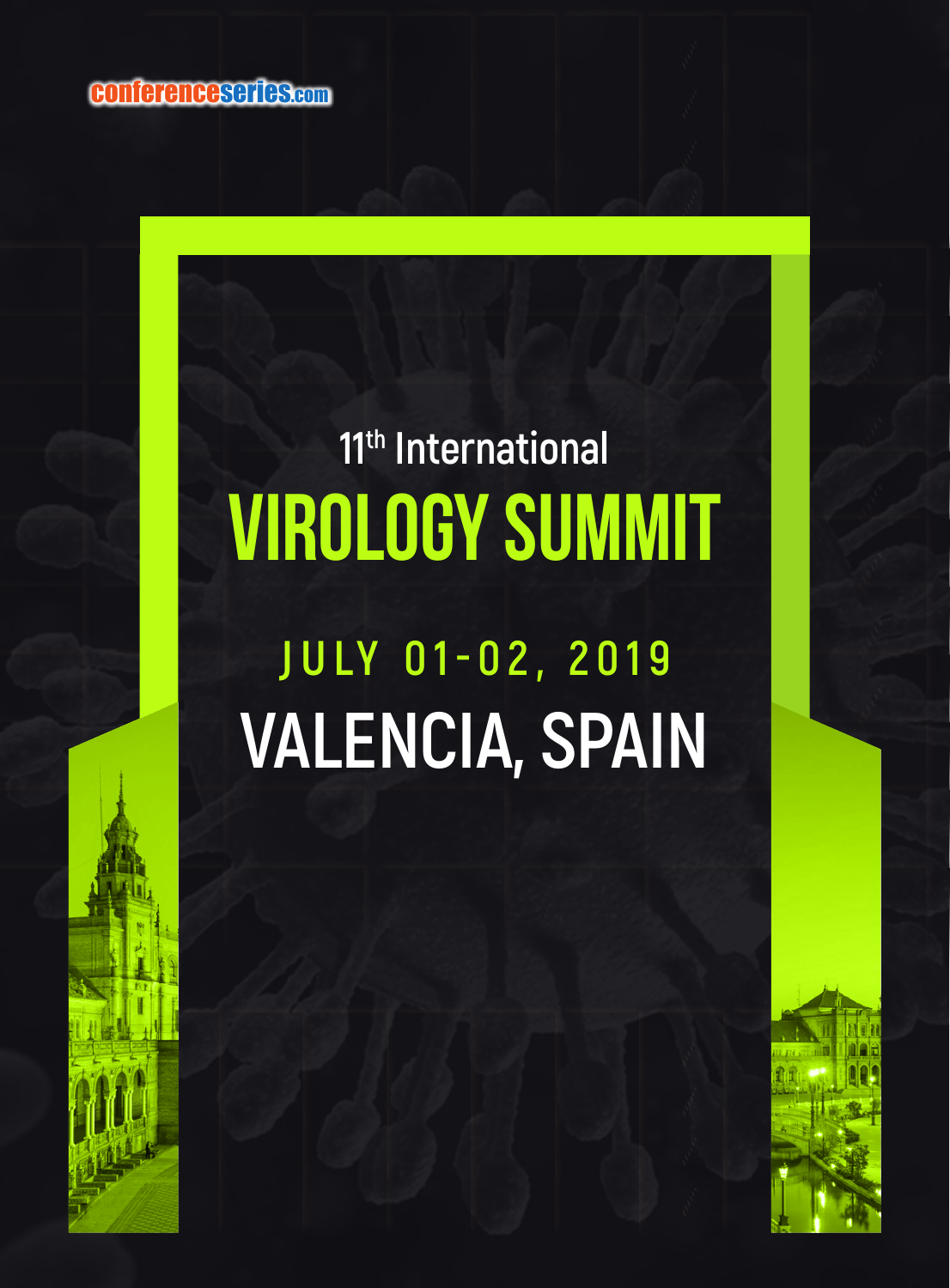

**July 01, 2019** Meeting Hall: **Minor Room 2**

**08:30-09:00 Registrations**

|                        | <b>KEYNOTE FORUM</b>                                                                                                                                                                             |
|------------------------|--------------------------------------------------------------------------------------------------------------------------------------------------------------------------------------------------|
|                        | 09:20-09:30 Introduction                                                                                                                                                                         |
| 09:30-10:10            | <b>Title: Antimicrobial resistance in HIV patients</b><br>Reza Nassiri, Michigan State University, USA                                                                                           |
| 10:10-10:50            | Title: Targeting Vif regulatory Axis: developing new AIDS therapies<br>Tariq M Rana, University of California San Diego, USA                                                                     |
|                        | Networking & Refreshments 10:50-11:10 @ Foyer                                                                                                                                                    |
| $11:10-11:50$          | Title: HIV Infection and its complications from pathologist's point of view<br>Vsevolod A Zinserling, Saint-Petersburg University, Russia                                                        |
| <b>SDECIAL SESSION</b> |                                                                                                                                                                                                  |
| 11:50-12:30            | <b>Title: Vector borne infections in Bulgaria</b><br>Iva Christova, National Center of Infectious and Parasitic Diseases, Bulgaria                                                               |
|                        | <b>GROUP PHOTO (12:30-12:40)</b>                                                                                                                                                                 |
|                        | Lunch Break 12:40-13:40 @ Hotel Restaurant                                                                                                                                                       |
|                        | Sessions: STD's   HIV   AIDS   Plant & Agricultural Virology   Medical Virology   General Virology   Current<br><b>Focus in Virology Research</b>                                                |
|                        | Chair: Francisco José Sanz Santaeufemia, Teaching Children Hospital Niño Jesús, Spain<br>Co-Chair: Vsevolod A Zinserling, Saint-Petersburg University, Russia                                    |
|                        |                                                                                                                                                                                                  |
| <b>INTRODUCTION</b>    |                                                                                                                                                                                                  |
| 13:40-14:00            | Title: Adolescent in risk of sexual transmitted diseases: knowing alarm symptoms, follow-<br>up and prevention<br>Francisco José Sanz Santaeufemia, Teaching Children Hospital Niño Jesús, Spain |